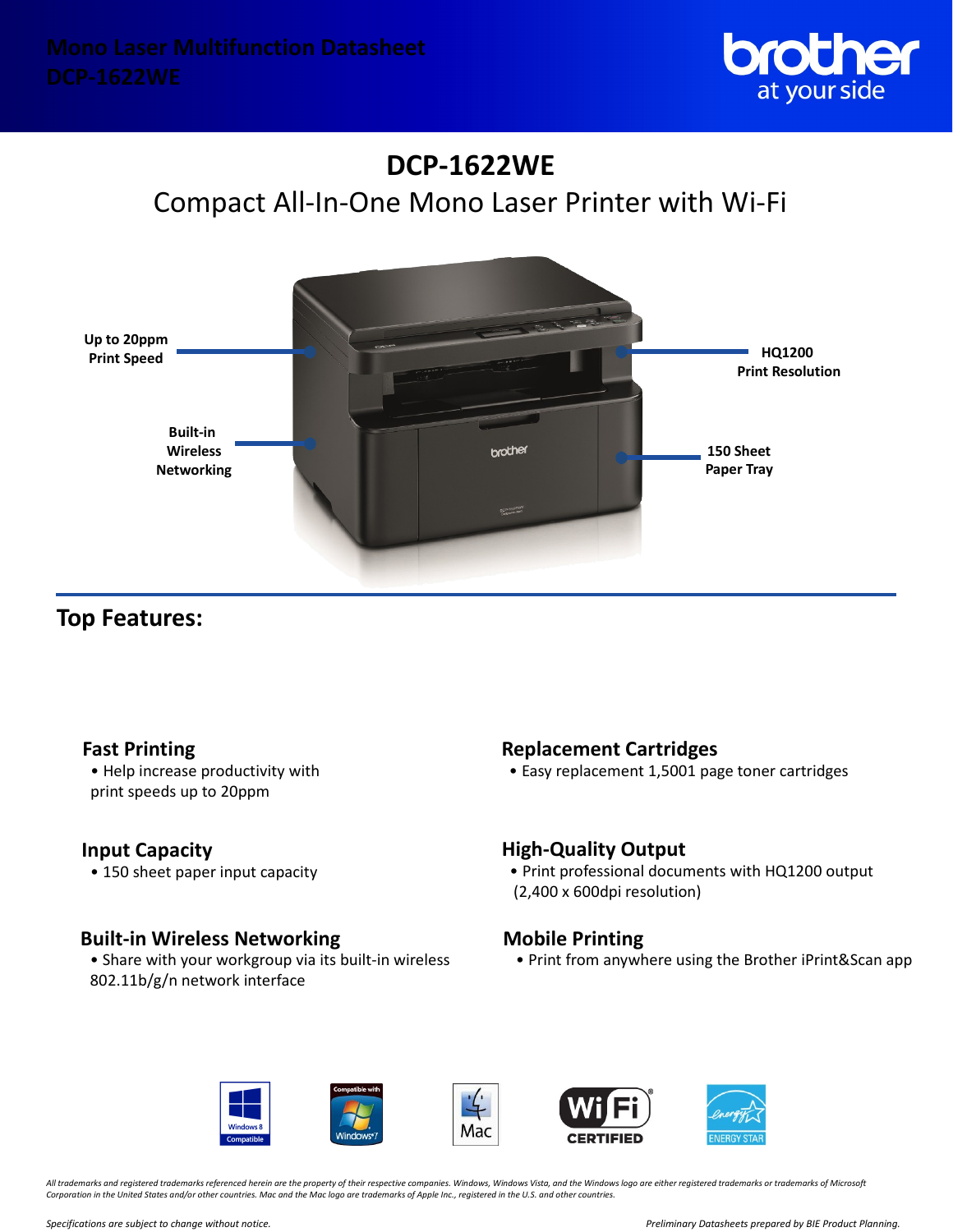

#### **General**

| <b>Technology</b>                           | Electrophotographic Laser Printer        |
|---------------------------------------------|------------------------------------------|
| Laser Classification 000                    | Class 1 laser product (IEC 60825-1:2007) |
| <b>Processor</b>                            | 200MHz                                   |
| Local Interface                             | Hi-Speed USB 2.0                         |
| Wireless Network Interface IEEE 802.11b/g/n |                                          |
| <b>Memory</b>                               | 32MB                                     |
| <b>Display</b>                              | 2 Line x 16 characters                   |
|                                             |                                          |

### **Printer**

| Print Speed (A4)  | 20ppm (pages per minute)              |
|-------------------|---------------------------------------|
| <b>Resolution</b> | HQ1200 (2,400 x 600dpi), 600 x 600dpi |
|                   |                                       |

**FPOT (First Print Out Time)** Less than 10 seconds from ready mode

| Warm-Up Time           | Less than 18 seconds from sleep mode |
|------------------------|--------------------------------------|
| <b>Print Languages</b> | GDI                                  |

## **Driver Compatibility**

| <b>Windows</b> <sup>®</sup> | Windows $8^{\circ}$ (32 & 64 bit editions)      |
|-----------------------------|-------------------------------------------------|
|                             | Windows 7 <sup>®</sup> (32 & 64 bit editions)   |
|                             | Windows Vista® (32 & 64 bit editions)           |
|                             | Windows® XP Professional (32 & 64 bit editions) |
|                             | Windows® XP Home Edition                        |
|                             | Windows® Server 2012 & 2008R2*                  |
|                             | Windows® Server 2008 (32 & 64 bit editions)*    |
|                             | Windows® Server 2003 (32 & 64 bit editions)*    |
|                             | *Windows® Server supports network printing only |
| <b>Macintosh5</b>           | OS X 10.7.5, 10.8.x, 10.9.x                     |
| Linux5                      | CUPS, LPD/LPRng (x86/x64 environment)           |
|                             |                                                 |

#### **Colour Scanner**

| <b>Scan Resolution from</b><br><b>Scanner Glass</b> | Up to 600 x 1,200dpi                                                   |
|-----------------------------------------------------|------------------------------------------------------------------------|
| <b>Interpolated Scan</b><br><b>Resolution6</b>      | 19,200 x 19,200dpi                                                     |
| <b>Colour Depth</b>                                 | 24 bit internal / external colour scanner                              |
| <b>Grey Scale</b>                                   | 256 shades of grey are available for scanning                          |
| Scan Key6                                           | Enables users to scan a document to email,<br>Image, File & SharePoint |
| <b>Pull Scanning6</b>                               | Scan to email, Image, File & SharePoint                                |

| <b>Printer Functions</b>     |                                                                                                       |
|------------------------------|-------------------------------------------------------------------------------------------------------|
| <b>N-up Printing3</b>        | Reduce up to 2, 4, 9, 16 or 25 A4 pages into just<br>one A4 page (Mac, up to 2, 4, 6, 9, or 16)       |
| <b>Poster Printing4</b>      | Enlarge 1 A4 page into a poster using 4, 9, 16 or<br>25 A4 pages                                      |
| <b>Watermark Printing4</b>   | Watermark your documents with predefined text<br>or with your own user-defined messages               |
| <b>ID Printing4</b>          | Add identification to your printed documents<br>(date & time, short custom message or PC<br>username) |
| <b>Manual 2-Sided Print4</b> | Manual 2-sided printing                                                                               |
| <b>Booklet Printing4</b>     | Print documents in A5 booklet format using<br>manual 2-sided print                                    |
| <b>Skip Blank Page4</b>      | Ignores any blank pages in your documents                                                             |
| <b>Print Profiles3</b>       | Store your favourite driver settings as profiles to<br>easily recall them                             |

**Print Text In Black4** Converts all text in your documents to black when printed

| <b>Scanner Driver</b> |                                                                       |
|-----------------------|-----------------------------------------------------------------------|
| <b>Windows®</b>       | TWAIN & WIA (Windows® 8, Windows® 7,<br>Windows Vista® & Windows® XP) |
| <b>Macintosh5</b>     | <b>TWAIN &amp; ICA</b>                                                |
| Linux5                | SANE                                                                  |

| <b>Paper Handling</b> |                            |
|-----------------------|----------------------------|
| Paper Input2          | Standard Tray - 150 sheets |
| Paper Output2         | Face Down - 50 sheets      |

#### **Media Specification**

| <b>INCRIA SPECIFICANOLI</b>      |                                               |
|----------------------------------|-----------------------------------------------|
| <b>Media Types &amp; Weights</b> | Standard Tray - plain & recycled paper        |
|                                  | (between 65 - 105g/m2)                        |
| <b>Media Sizes</b>               | Standard Tray - A4, Letter, Legal, Folio, A5, |
|                                  | A5(Long Edge), B5, Executive                  |

*1Approx declared yield value in accordance with ISO/IEC 19752*

*2Calculated with 80g/m² paper 3Windows® & Mac® only*

*4Windows® only*

*5Optional free download from the Brother Solutions Centre [http://solutions.brother.com](http://solutions.brother.com/) 6Requires Brother software*

*7Maximum number of printed pages per month can be used to compare designed durability between like Brother products. For maximum printer life, it is best to choose a printer with a duty cycle that far exceeds your print requirements*